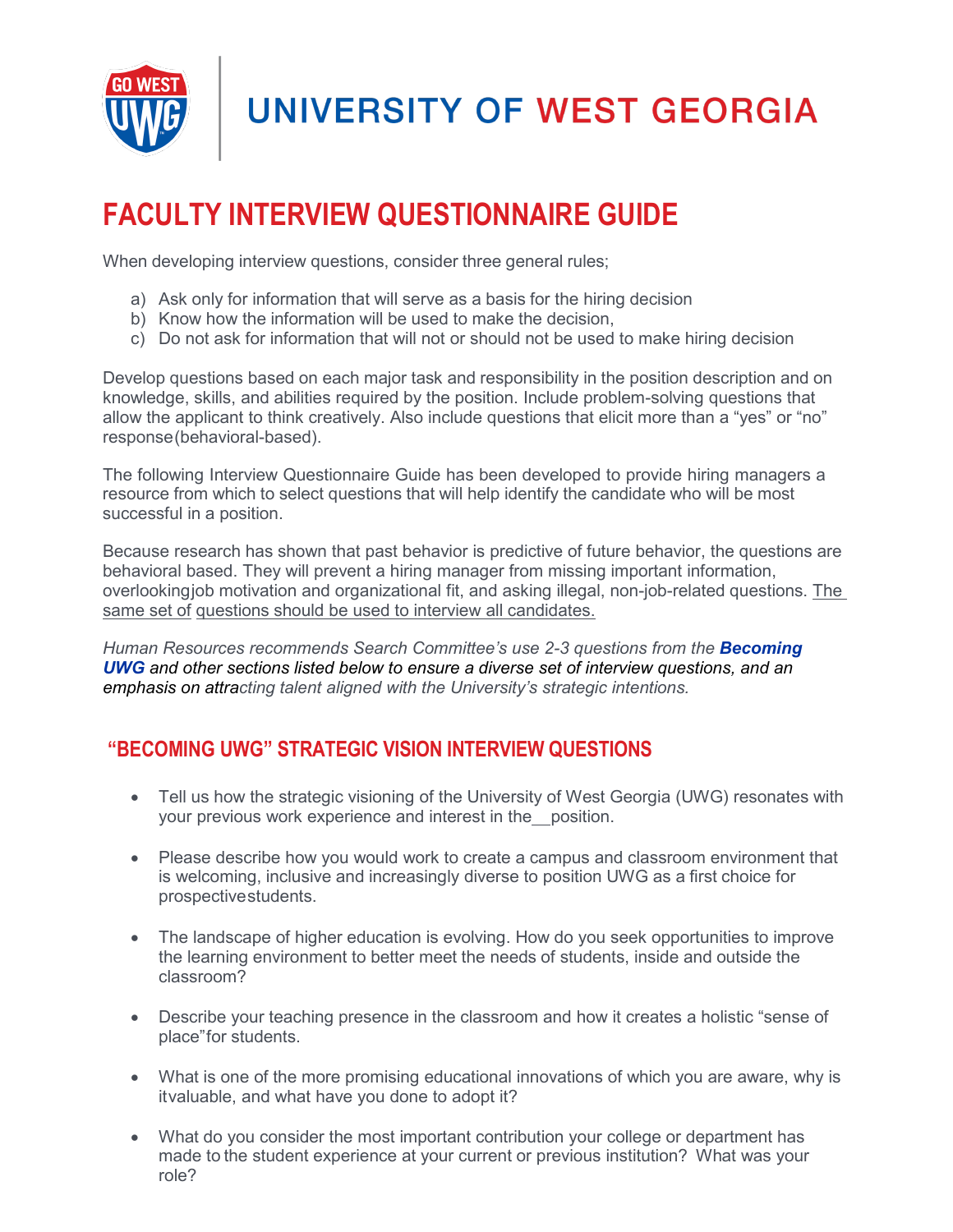

### **SAMPLE INTERVIEW QUESTIONS FOR FACULTY**

- Describe your teaching style.
- Describe your teaching philosophy.
- What technology applications have you utilized in the classroom? Will you share your experience with distance learning, online courses and dual modality teaching scenarios?
- How do you engage students, particularly in a course for non-majors?
- Share your ideas about professional development.
- In your opinion, how should the workload of a faculty member be split and into what areas?
- What changes have you brought to the teaching of ?
- How would you go about being an advocate and resource for the use of technology in the teaching and learning process?
- What courses have you created or proposed in the past five years?
- What do you think are the most important attributes of a good instructor?
- Where would this position fit into your career development goals?
- What do you think are your greatest strengths as an instructor? In which areas do you feel you can use some further development?
- How do you feel your teaching style can serve our student population?
- In what professional development activities have you been involved over the past few years?
- What pedagogical changes do you see on the horizon in your discipline?
- How would your background and experiences strengthen this academic department?
- How do you adjust your style to the less-motivated or under-prepared student?
- Have you involved your students in your research?
- What are your current research interests?
- What is the most recent book and/or article that you've read?
- How well do you interact with your colleagues and what attribute do you bring to the department that will make a positive difference in this College?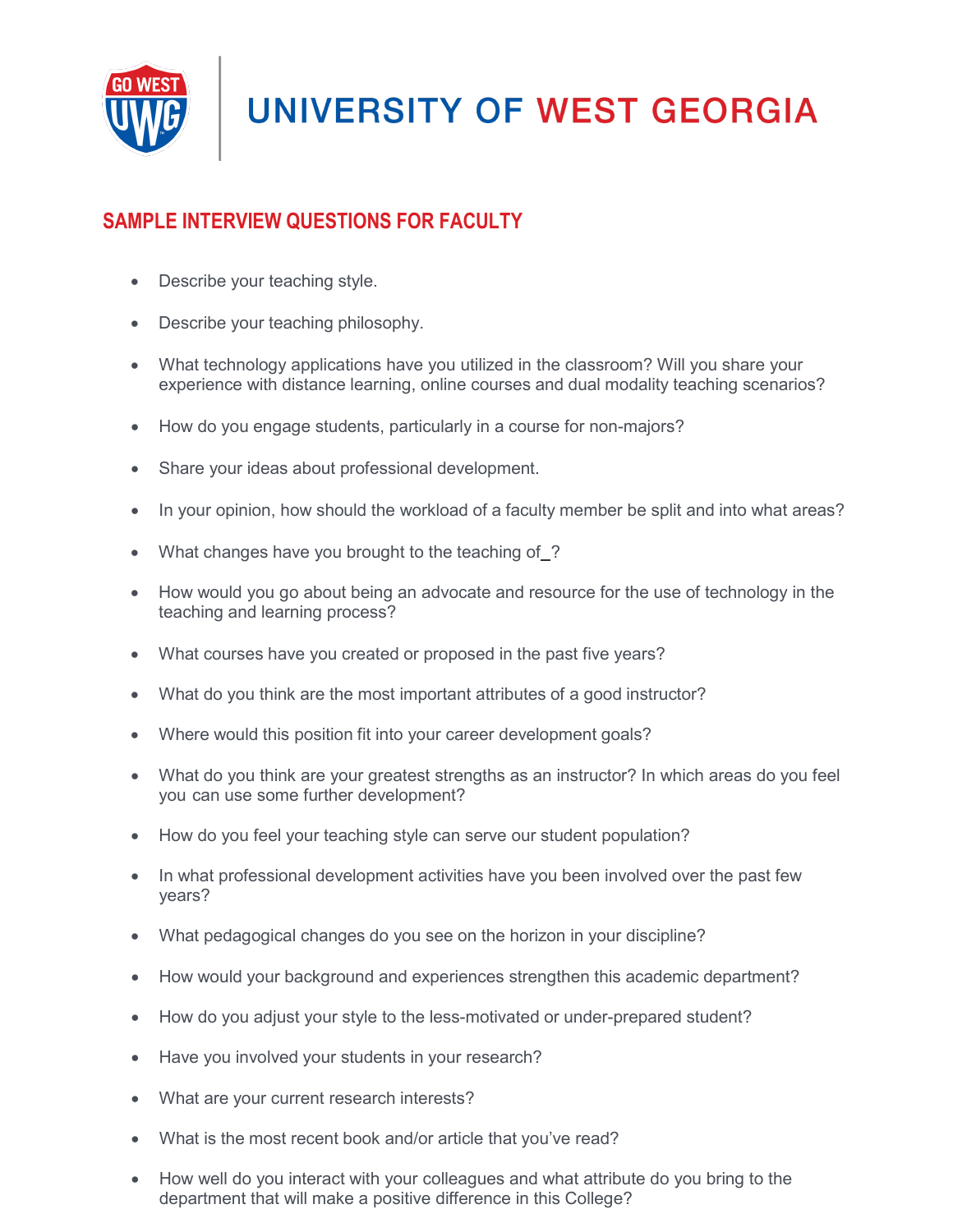

# **UNIVERSITY OF WEST GEORGIA**

- How do you define success in an urban or suburban University classroom? How do you measure that success?
- UWG has a culturally diverse student population with varied academic backgrounds. A faculty member must appreciate and be willing to adapt his/her skills and strategies to cope with such achallenging environment. What are some qualities that prepare you to effectively teach in this kind of environment?
- Describe the most recent difficult situation you encountered in your class and how you handled it?

### **BACKGROUND REVIEW**

- The following questions are designed to confirm the information on the candidate's CV.
- What are/were your major responsibilities at (present/most recent job)?
- Which skills have you acquired in your present or previous positions that make you competitivefor this position?
- Which accomplishments in your present position are you proud of and why?
- Why are you planning to/did you leave your most recent position?

#### **INITIATIVE**

Following is a list of sample questions designed to gather information about an individual's ability toidentify tasks that need to be done without specifically being told to do them.

- Have you ever recognized a problem before your supervisor or others in the organization? Howdid you handle it?
- How do you know that you are doing a good job or making a difference?
- What new ideas or suggestions have you come up with in your current or past positions?
- Tell me about a project where you worked unsupervised and were given only general guidelinesfor project completion.

#### **STRESS TOLERANCE**

Following is a list of questions designed to provide information relating to an individual's stability of performance under pressure. These questions are not designed to rate a person's stress level. They are designed to give the interviewer an idea of how the applicant has reacted to past stressful situations.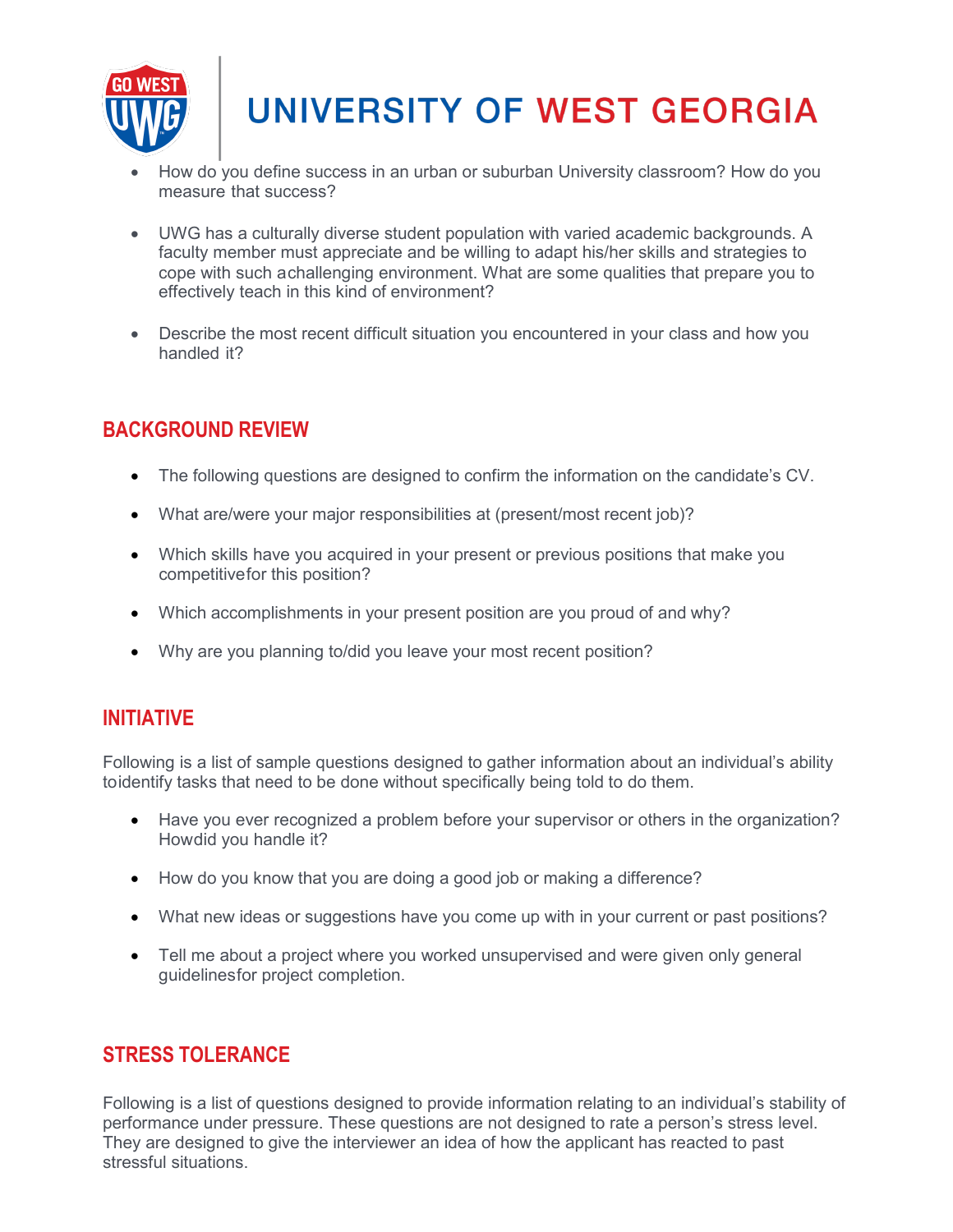

## **UNIVERSITY OF WEST GEORGIA**

- Describe the highest, pressure situations you have been under in your career. How did you copewith them?
- Tell me how you maintain constant performance while under time and work load pressures.
- Give me an example of when your ideas were strongly opposed by a coworker or supervisor. What was the situation? What was your reaction? What was the result?

#### **PLANNING AND ORGANIZING**

Following is a list of questions designed to gather information relating to an individual's ability toschedule work and handle multiple tasks.

- How do you organize your day or establish priorities in scheduling your time? Give examples.
- How often is your time schedule upset by unforeseen circumstances? What do you do whenthat happens? Tell me about a specific time.
- Tell me how you establish a course of action to accomplish specific long-and-short term goals.

#### **WORK ETHIC/STANDARD**

Following is a list of questions designed to gather information relating to an individual's personalstandard of performance.

- What workplace values are important to you?
- Give an example of when you felt the greatest sense of achievement relative to your work.
- What are your standards of success in your current or previous position? What have you doneto meet these standards?
- What factors, other than pay, do you consider most important in evaluating yourself or yoursuccess?
- When judging the performance of others, what factors or characteristics are most important toyou?

#### **TEAMWORK**

Following is a list of questions designed to gather information relating to a person's ability to work andget along with others.